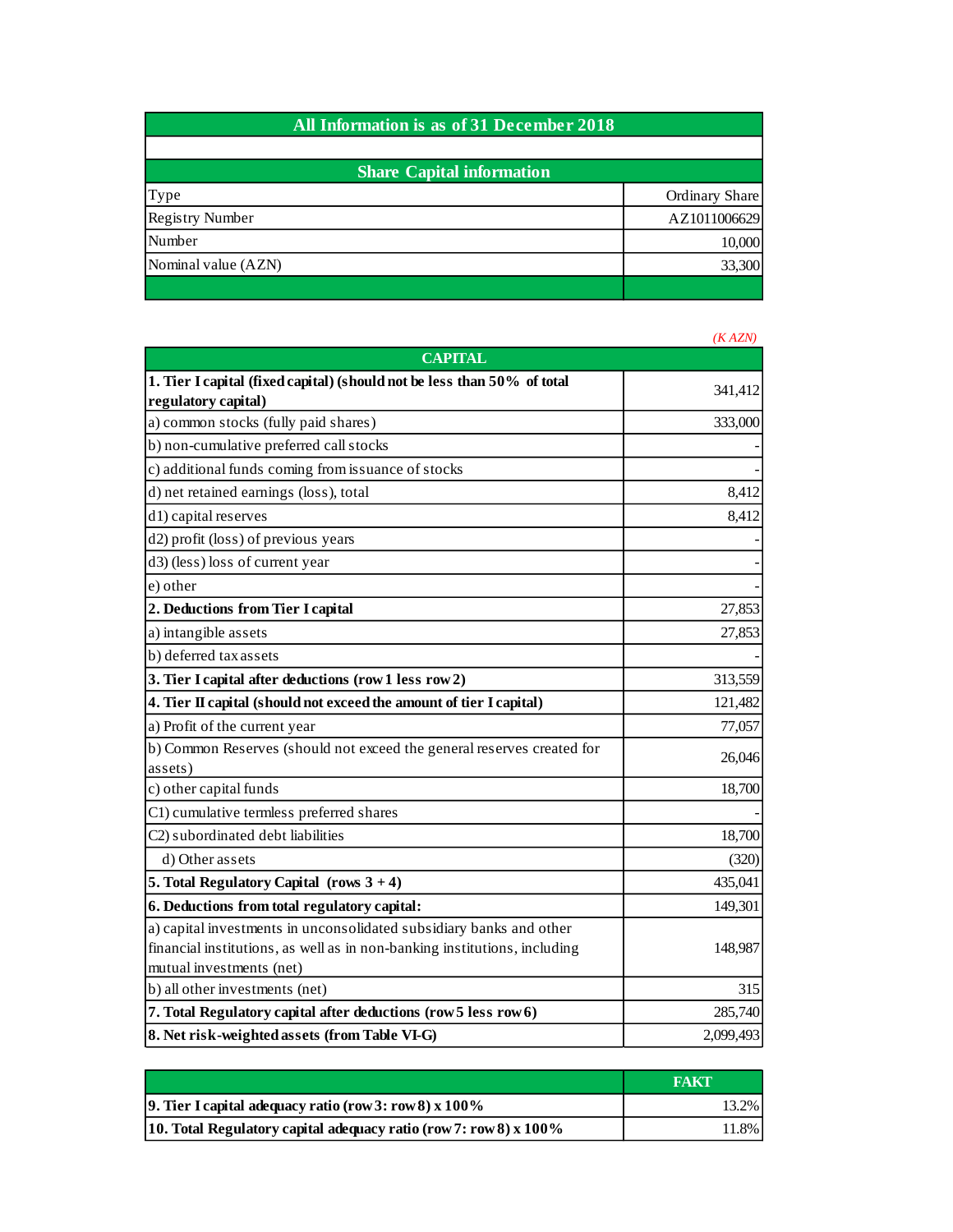| <b>CLASSIFICATION OF RISK-WEIGHTED ASSETS</b> |               |                                |  |
|-----------------------------------------------|---------------|--------------------------------|--|
|                                               | <b>Amount</b> | <b>Credit Portfolio Weight</b> |  |
| Overdue loans                                 | 22,336        | 1.6%                           |  |
| Substandard loans                             | 113,912       | 8.3%                           |  |
| Unsatisfactory                                | 85,502        | 6.2%                           |  |
| Doubtful                                      | 9,293         | 0.7%                           |  |
| Loss                                          | 19,118        | 1.4%                           |  |
| Reserves                                      | 60,664        | 4.4%                           |  |
| General                                       | 16,144        | 1.2%                           |  |
| Specific                                      | 44,520        | 3.3%                           |  |

| <b>RELATED PARTY LOANS</b>                              |        |      |  |  |  |
|---------------------------------------------------------|--------|------|--|--|--|
| <b>Proportion in Total Regulatory capital</b><br>Amount |        |      |  |  |  |
| <b>RELATED PARTY LOANS</b>                              | 42.824 | 3.1% |  |  |  |

| <b>TOTAL LARGE LOANS</b> |                                          |       |  |  |
|--------------------------|------------------------------------------|-------|--|--|
|                          | <b>Credit Portfolio Weight</b><br>Amount |       |  |  |
| Total large loans        | 653,993                                  | 47.7% |  |  |

| <b>CURRENCY POSITION</b>              |          |         |  |  |
|---------------------------------------|----------|---------|--|--|
| Freely convertible currency position  | max. 20% | 3.8%    |  |  |
| Total open "closed" currency position | max. 15% | $-0.5%$ |  |  |

| <b>OFF-BALANCE LIABILITIES</b>             |                |  |
|--------------------------------------------|----------------|--|
| <b>Liabilities</b>                         | <b>Total</b>   |  |
| 1. Loan instruments, total                 | 117,118        |  |
| a) loan commitments                        | 17,199         |  |
| b) undisbursed lines of credit             | 99,918         |  |
| 2. Guarantees and liabilities of this type | 406,171        |  |
| a) Guarantees                              | 406,171        |  |
| 3. Letters of credit, total                | 2,697          |  |
| a) Standby Letters of Credit               | $\Omega$       |  |
| b) Documentary Letters of Credit           | 2,697          |  |
| 4. Forward and futures contracts, total    | 1,650,125      |  |
| a) based on spot contracts                 | $\theta$       |  |
| b) based on Forward and Futures contracts  | 85             |  |
| c) swap contracts                          | $\Omega$       |  |
| d) based on other contracts                | 1,650,040      |  |
| 5. Other off-balance-sheet liabilities     | $\overline{0}$ |  |